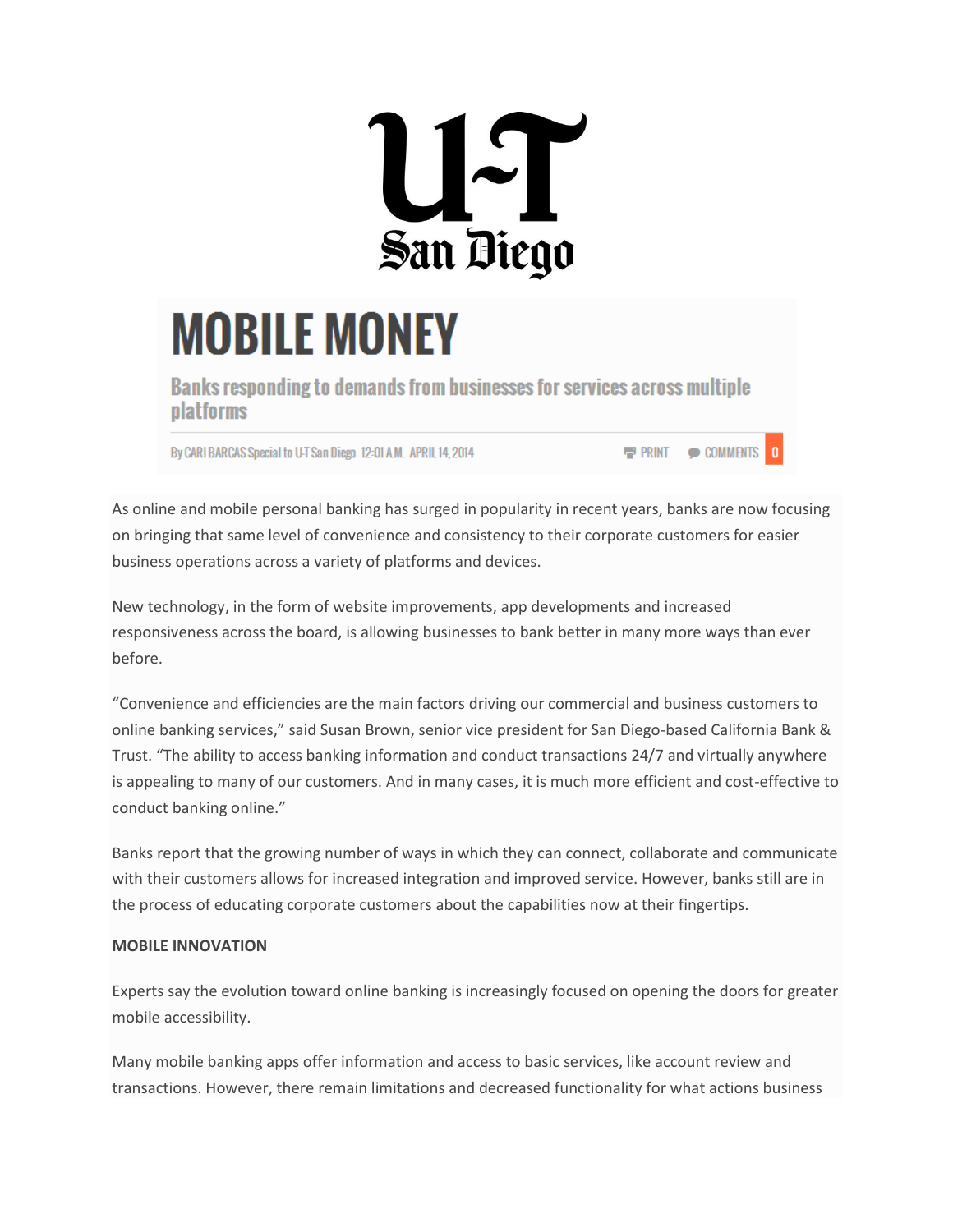customers can take and the information they can obtain through some bank mobile apps when compared to using the full website.

The trend toward greater mobile operability is being driven by the demand and expectations of customers, who have become conditioned to the convenience of immediate accessibility to accounts and information in their personal banking, said Secil Watson, executive vice president and head of Wholesale Internet Solutions at Wells Fargo.

"Our business and corporate customers now have access to better technology in their pockets and living rooms than in their offices," said Watson. "While they are used to the convenience of anytimeanywhere access to personal websites using their smartphones, when they come to work, they still feel tethered to their desk, with a lot of paper processes and systems that were designed for the desktop."

## **BETTER WORK BALANCE**

Banks nationwide are developing programs and systems to address this problem and bring corporate customers the same level of convenience for business demands as they've come to expect in their personal lives.

Last year, California Bank & Trust updated its online banking platform for business and consumer accounts, and expanded business mobile banking options with an iPad app, in addition to its iPhone and Android apps. So far this year, the bank has made further updates to its website, which includes a business resource center with trend insights, product comparison and bank information.

Meanwhile, Wells Fargo is currently in the process of redesigning its Commercial Electronic Office, or CEO, servicing site to be responsive across all mobile devices with a simpler and more intuitive user interface. Just last month, Wells Fargo's accompanying CEO Mobile app reached a milestone of \$1 billion in mobile deposits made by business customers scanning in checks and money orders through the app.

"With mobile deposits, customers are able to manage their desk and mail float better and save themselves from the hassle of losing checks, and even save a trip to the bank," Watson said. "We monitor traffic coming to our site, and we see that our business customers tend to use tablets and smartphones more when they first wake up, before they come into the office, and also at the end of the day, during commute time. Mobility is extending their workday, and hopefully also making them better able to balance work and life while staying on top of their finances."

## **BUSINESS BENEFITS**

Irvine-based McKinley Equipment Corp. regularly uses the mobile app from their bank, Wells Fargo, as part of their operations. McKinley managers report the app has increased effectiveness within their business and efficiency in their cash flow, according to a recent Wells Fargo news release.